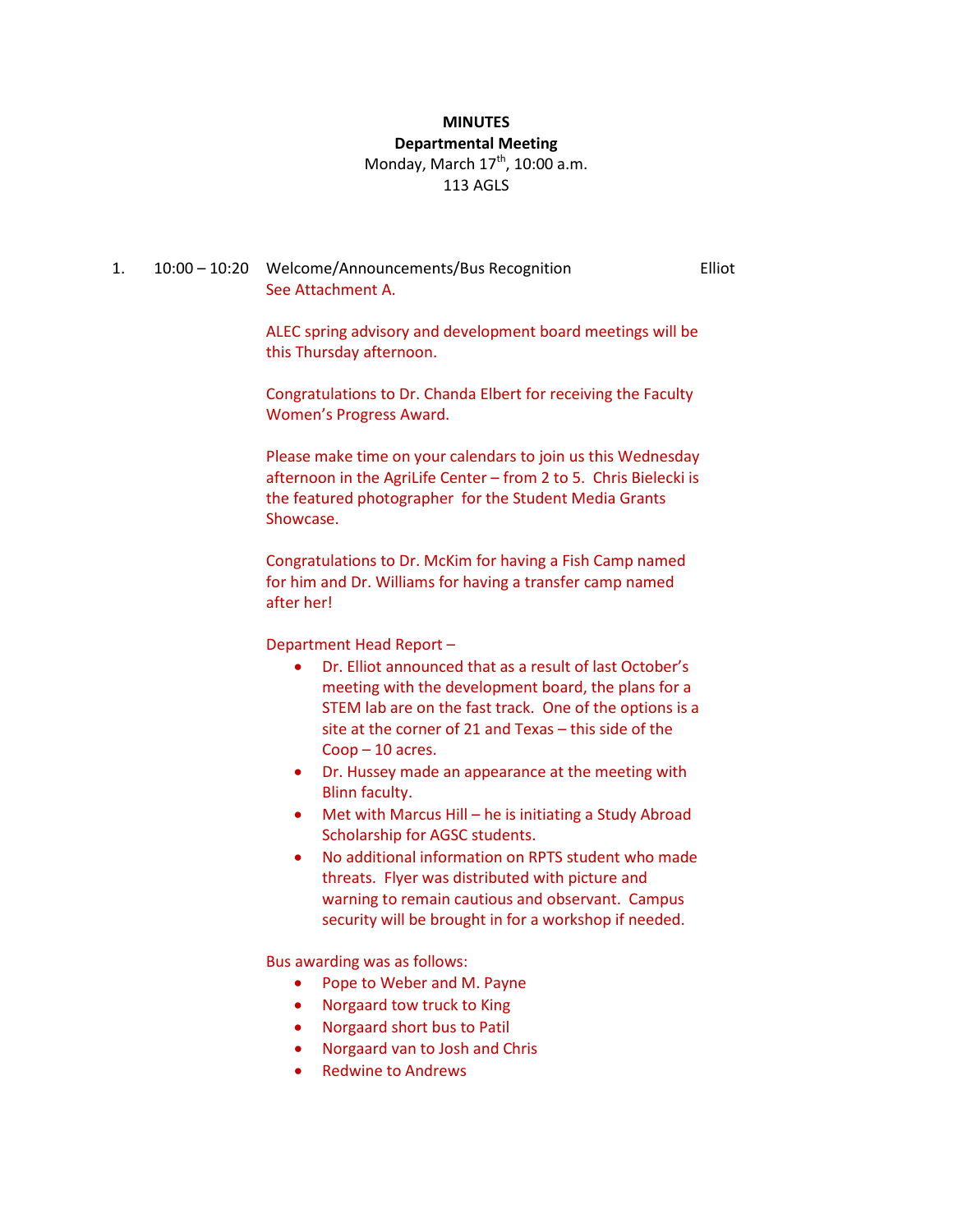| 2. | $10:20 - 10:30$ | Undergraduate Report<br>Catalog information has been submitted. Still time for<br>edits/additions/deletions. Let Jamie know.                                                                                                                                                                                                                                                                                                                                                                                   | Rutherford     |
|----|-----------------|----------------------------------------------------------------------------------------------------------------------------------------------------------------------------------------------------------------------------------------------------------------------------------------------------------------------------------------------------------------------------------------------------------------------------------------------------------------------------------------------------------------|----------------|
|    |                 | Maymester deadline is April 15.                                                                                                                                                                                                                                                                                                                                                                                                                                                                                |                |
| 3. | $10:30 - 10:40$ | Graduate Report<br>See Attachment B. Clarice presented the graduate program<br>report.                                                                                                                                                                                                                                                                                                                                                                                                                         | Murphy         |
| 4. | $10:40 - 10:50$ | <b>Extension Report</b><br>See Attachment C which is updated from last month.                                                                                                                                                                                                                                                                                                                                                                                                                                  | Cummings       |
| 5. | $10:50 - 11:00$ | Social Media/Web Updates<br>Hannah Miller reported that all numbers were listed on Dr.<br>Elliot's report (See Attachment A).                                                                                                                                                                                                                                                                                                                                                                                  | Miller/Cochran |
|    |                 | Bill Cochran reported that the new website was up and<br>running. Minor problems - easy fixes. He thanked the web<br>committee for their hard work.                                                                                                                                                                                                                                                                                                                                                            |                |
| 6. | $11:00 - 11:10$ | <b>ALEC Strategic Plan</b><br>Current plan expires this year. This update will be for 2015 to<br>2019. Debbie is point person for edits. Plan is broken down<br>into four sections - research, teaching, scholarship<br>engagement and organizational development. Dr. Elliot<br>passed around a sheet to sign up in one of the four groups for<br>review/editing. Drafts are to be brought to the April meeting.<br>Debbie will make sure that all faculty not at meeting receive<br>notice about signing up. | Elliot         |
| 7. | $11:10 - 11:30$ | <b>Faculty Meeting</b>                                                                                                                                                                                                                                                                                                                                                                                                                                                                                         | Elliot         |

### **Travel Request Form Deadlines**

Domestic (30 days prior to trip): e.g., travel April 1, 2014 due by March 1, 2014 International (60 days prior to trip): e.g., travel May 1, 2014 due by March 1, 2014

#### **Upcoming Events**

March 20, 1-5, Spring Virtual Internal Advisory Board Meeting April 11, ALEC Awards Reception, 2:00 p.m. – AgriLife Center April 27 – May 1 AIAEE, Miami, (Abstracts/posters due by November 1) May 20-23, National AAAE. Snowbird, UT (Abstracts/posters due by February 28) June 25-28 NACTA, Montana State University, Bozeman, (Abstracts due March 20) July 13-16 ALE, San Antonio, (Proposals due March 2)

#### **Future Departmental Meetings**

Thursday, April 17 @ 2:00 p.m. (Dr. Dugas attending) Wednesday, May 7 @ 8:30 (breakfast at 7:45 to 8:30) (new date)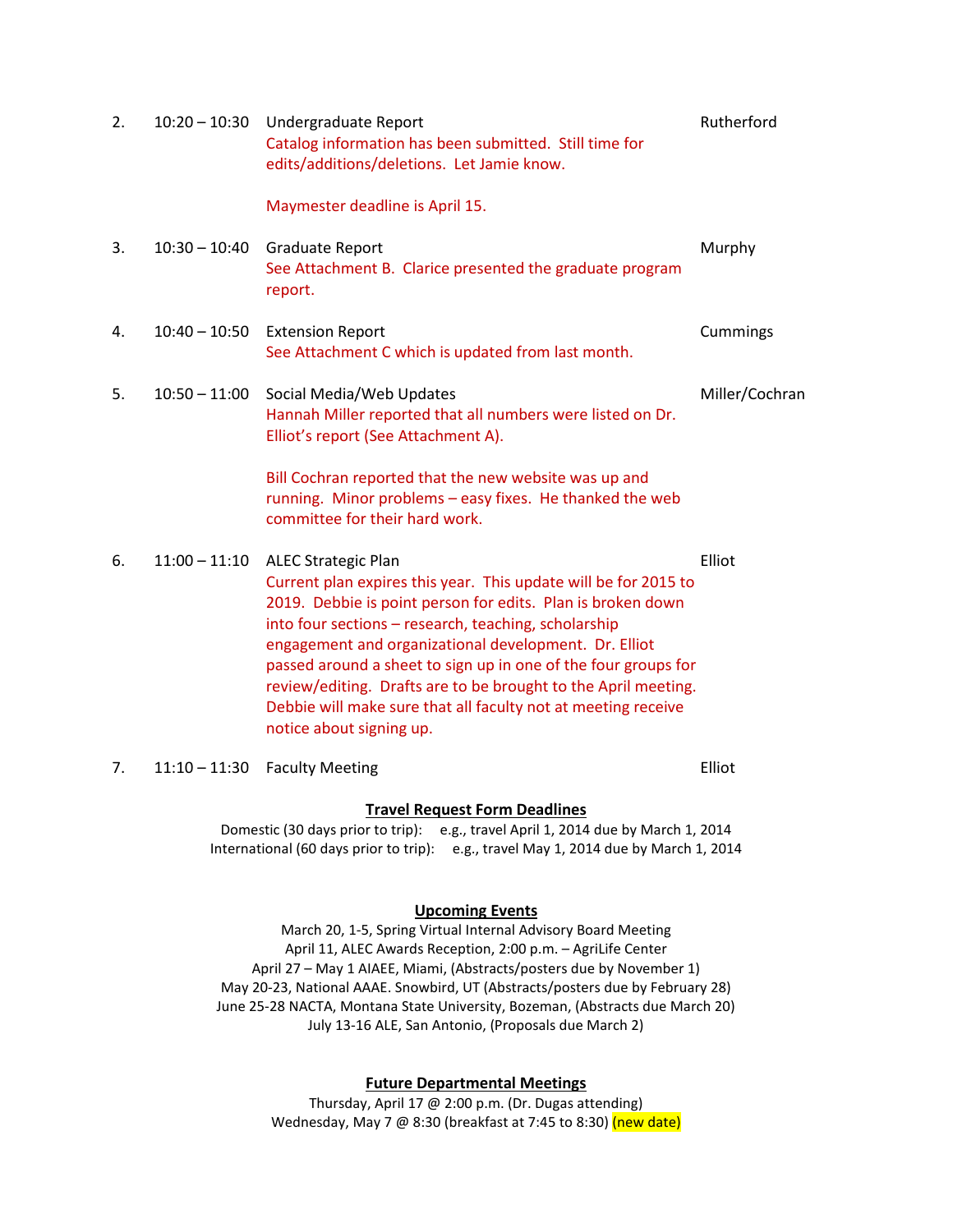### ALEC: March 17, 2014 Happy St. Patrick's Day

- 1. Congratulation, Announcements, and Thank You:
	- a. Please welcome back **Debbie King**.
	- b. March 20 1-5 p.m. ALEC spring board meeting.
	- c. April 11 scholarship reception in the afternoon.
	- d. **Dr. Chanda Elbert** for the Faculty Women's Progress Award.
	- e. **Chris Bielecki** was selected to be one of two students representing Texas A&M during the USDA Centennial Symposium when Dr. Borlaug's statue will be unveiled in the U.S. Capitol.
	- f. Congratulations **Dr. Williams**! You have been selected as a Namesake for Transfer Camp 2014!
	- g. **ACT** received \$500 from the COADC Student Organization Proposal Program.
	- h. **Aggie Reps** were also successful from the COADC Student Organization Proposal Program.
	- i. **Dr. Wingenbach** and **Chris Bielecki** led a Guatemala Study Abroad during spring break.
	- j. **Dr. Leggette** was selected to attend the Roadmap for a Successful Academic Career Workshop.
	- k. **Drs. Lindner, Dooley,** & **Strong** traveled to Trinidad as part of their USDA joint project with Florida.
	- l. DH meeting report
		- i. The Tom Hargrove family will be here on April 11 for the inaugural awarding of the first scholarship.
		- ii. Met with the president (and other administrators) of Blinn concerning the Agricultural STEM Integration Laboratory. Our Interim TAMU President joined the meeting. A shared services building may result from this meeting.
		- iii. Submitted an Exceptional Item proposal to AgriLife Research.
		- iv. Met with Marcus Hill (Study Abroad scholarship established) and Bucky Lamb (corporate meetings established).
		- v. Spent part of a day at Rodeo Austin with **Dr. McKim**, **David Walther**, and our amazing students who were conducting marketing analysis interviews and observations.
		- vi. Met with the Texas Agricultural Education leadership, Barney McClure, Ron Whitson, Aaron Alejandro, and Tom Maynard to share with them the Agricultural STEM Integration Laboratory update.
		- vii. Led the Vice Chancellor's AgriLife Advance Leaders Cohort II for a week-long experience in DC March 3-7.Took the TAMU DC Interns to dinner last week.
		- viii. Provided Dr. Dugas with an ALEC update. He will attend our next meeting.
		- ix. Finished all Faculty APRs except one.
	- m. Social Media Highlights **Hannah Miller**
		- i. Facebook: Followers: 1038 (increased 60 followers)

Post Goals: Content at least 1-2x day, department created photo content a week 1 -3x, question a week that requires feedback 1-2x, and either video or trivia once a week.

Engagement Goals: Have likes on every post, comments on every photo, and answers to the weekly question or trivia. Aim to create more content that could be "shared" to try and bolster more page likes.

- ii. Twitter: Followers: 44 (Increased 39 followers)
- Post Goals: Original content 1x day, Retweets (RT) 2-3x's

Engagement: In this beginning process we will only post department created content and re-tweet Texas A&M twitter accounts. This account is growing slowly as we are working on creating a "voice" for the department and a rapport with students on Twitter.

iii. LinkedIn: Members: 194 (increased 24 members)

Post Goals: 3x a week

Engagement Goals: Ask professor, faculty, and staff to become involved in conversations on LinkedIn. Ask new members to introduce themselves and share their professional goals.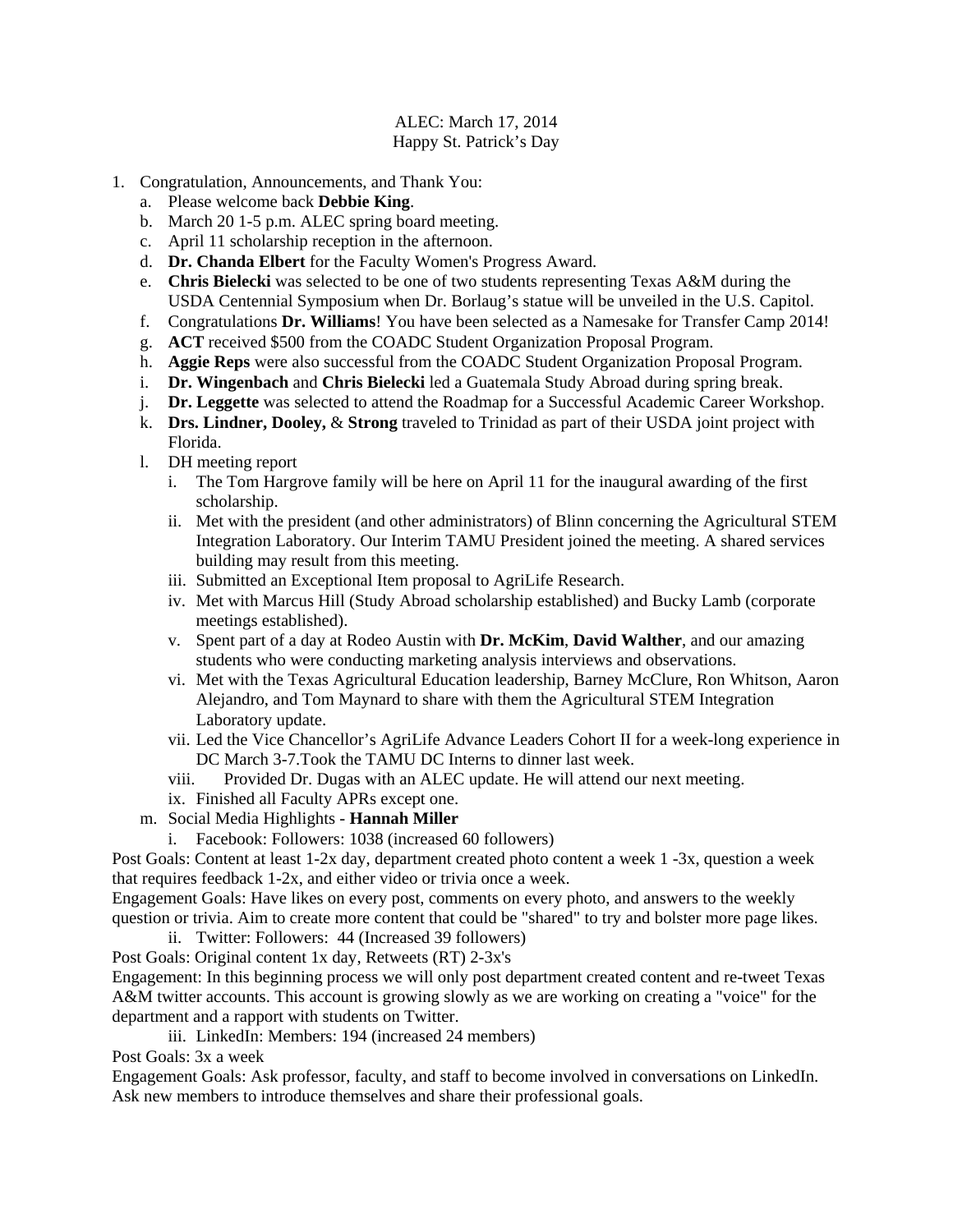- 2. Publications/Presentations
	- a. **David Walther** submitted an abstract to present a poster during TAMU's Student Research Week in late March. The poster is titled Snakebite - An Occupational Disease for Agricultural Workers: Development of a Prevention Strategy Using a Media Campaign.
	- b. **Lori Costello** submitted a poster abstract for both National AAAE and Student Research Week titled "Guiding the writing process with intermittent feedback".
	- c. **Jolene Kollman** (lead author), **Hannah Miller** and **Lori Costello** had a poster abstract accepted for presentation at the 2014 Universality of Global Education Issues Conference, Friday, February 28, at The Woodlands Center in The Woodlands, Texas. The title of the poster was "Cross Cultural Awareness with the Use of Second Life".
- 3. Grant Management 101 (should provide 3 out of 4 of these to the Department meaning faculty become managers or facilitators of the grants).
	- a. Salary Savings (100% to Department [50% Department] and PIs [50%] restricted discretionary)
	- b. Indirect (40% to be split 60/40 between Department and PIs discretionary)
	- c. Personnel (project director, support staff, GTAs, etc.)
	- d. Operations (e.g., travel, supplies, copying, printing, etc.)
	- e. Submitted
		- i. 8 Neuhaus-Shepardson faculty development grants were submitted.
- 4. Dutch treat lunch with Dr. E. Contact Debbie King to schedule and leave a contact number (for rescheduling): March 24, 25, 26, 31; April 2, 4, 8, 9, 14, 15, 18, 21, 22; May 6, 9, 12, 13, 14, 26, 27, 28, 30; June 3, 4, 6, 9, 10, 11, 13, 16, 17, 18, 20, 23.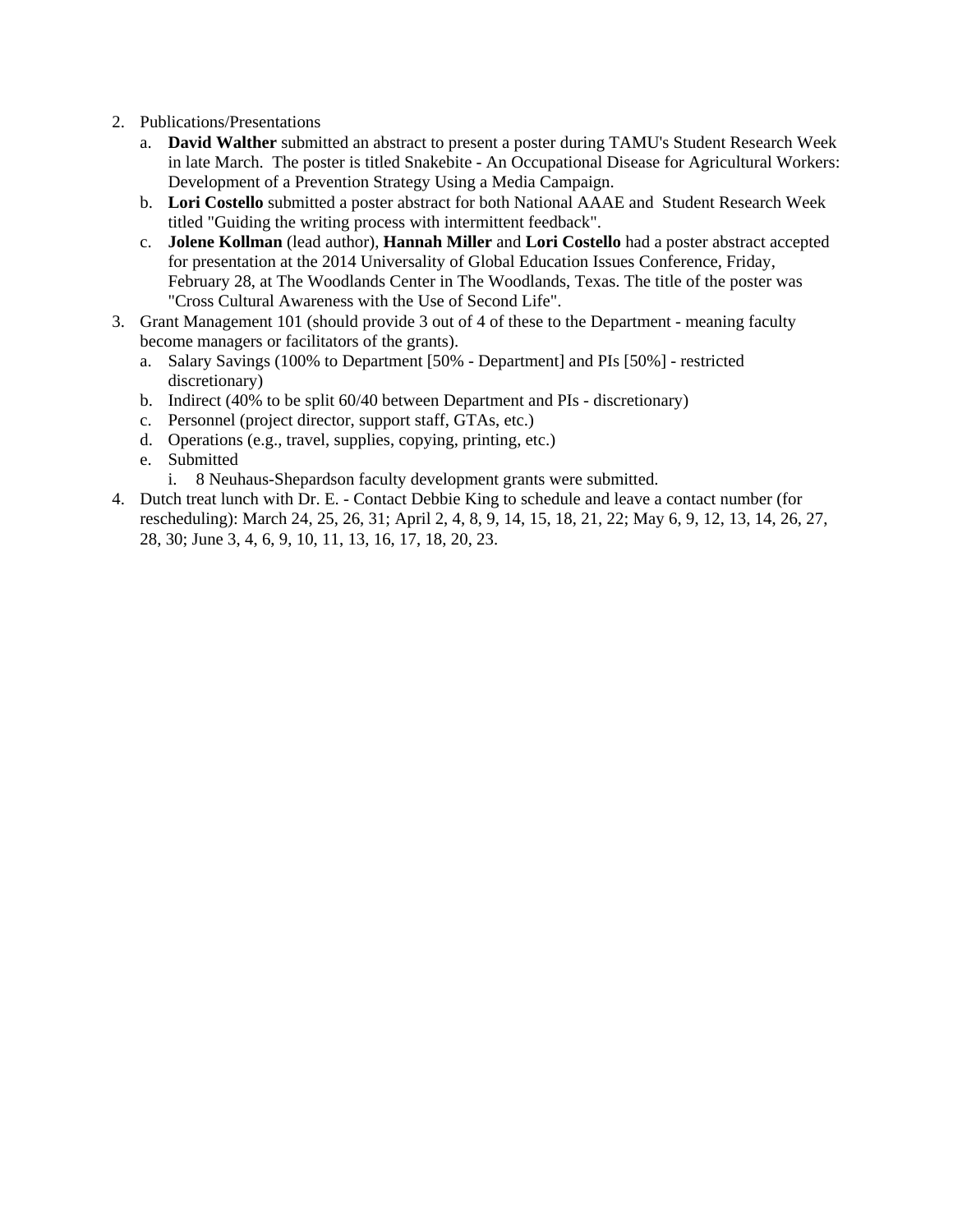# **Graduate Program**  Associate **Head Report- March 17, 2014, 10:00 a.m.**

- 1. Important Information Dates & Deadlines
	- a. Third round of summer and fall 2014 Course schedules were submitted Friday, March 7. We will still be able to submit edits, add/delete late requests before pre-registration will open in April.
	- b. February review for Admission for summer or fall 2014 has ended. 31 admit; 3 deny. Letters will go out this week.
	- c. Currently, applications are being submitted to meet the June 1 deadline.
	- d. Next Graduate Faculty meeting will be June (date TBA). To review June application materials.
	- e. Awards and Fellowship deadlines
		- i. OGAPS Montgomery Graduate Endowed Fellowship deadline to submit nomination materials to Dr. Murphy is tomorrow.
	- f. ALEC Awards Reception  $-$  April 11, 2014, 2:00 p.m.
		- 1. Graduate Student Awards We encourage graduate faculty to begin thinking of students to elect for the Outstanding Masters and Doctoral students and Outstanding D@D student. Clarice will circulate an email to graduate faculty by the end of this week to collect information.
		- ii. Encourage your students to attend!
	- g. Prospective Graduate Student Day- March 21, 2014.
	- h. Final Exams/Defenses deadlines Last day to schedule non-thesis final exams April 11.
	- $1.$  ALEC Graduation May 10, 7:00 p.m.
	- j. Pre-registration will open April 10.
- 2. D@D Information
	- a. The Proposal for a PhD at a distance. ALEC faculty voted not to pursue offering a Ph.D. at a Distance- with or without Texas Tech University.
	- b. Cohort 5 and 6 will be attending NAERC in Utah in May. Clarice will be circulating an email soon to joint faculty to confirm/collect the number of attendees to the conference.
- 3. Graduate Curriculum Committee meetings
	- a. Chair, Gary Briers
	- b. Purpose: Review all new course requests, Special Topics requests (689), and other proposed curriculum items
	- c. Meets on an as needed basis
- 4. Graduate Curriculum Sub-Committee established October 2013
	- a. Chair, Billy McKim
	- b. Purpose: Evaluate/review the ALEC graduate research sequence and current advising documents for each program
	- c. Report findings back to the Graduate Faculty for approval
	- d. Committee has met once and individual faculty meetings have taken place and will continue. Plan to schedule full committee meeting soon.

I